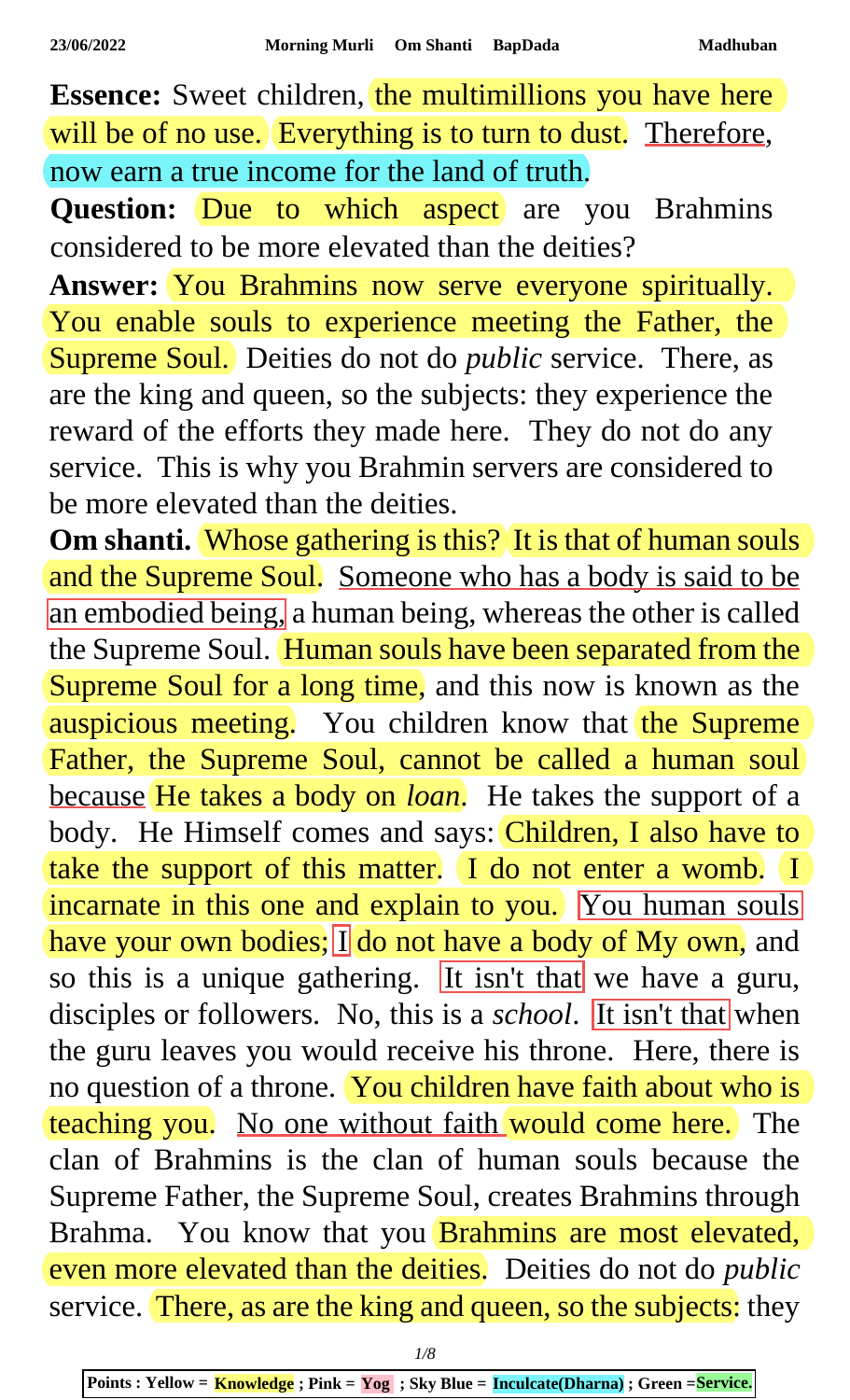experience their reward according to the efforts they made. There, no one does service. It is Brahmins that do service. You children know that you are learning Raja Yoga from the unlimited Father exactly as you did 5000 years ago. You are children; it isn't a question of followers. The Father repeatedly calls you 'children' and explains to you. You have now become soul conscious. Souls are imperishable, whereas bodies are perishable. Bodies are called clothing. This is dirty impure clothing because the soul has been following devilish dictates and indulging in sin and has therefore become impure. The words 'pure' and 'impure' are specially connected with the vices. The Father says: Do not become impure any more. At the moment, everyone is trapped in the chains of Ravan because this is the kingdom of Ravan. Therefore, the Father *liberates* you from the kingdom of Ravan and sends you into the kingdom of Rama. They say: *God, the Father, is the*  Liberator. He says: I liberate everyone from sorrow and take them back to the land of peace. Having been there, you children then have to come down and *repeat* your *parts* afresh. First, the deities have to *repeat* their *parts*. They were the first ones. The original eternal deity religion is once again being established through Brahma. Destruction of the iron age is just ahead. Everyone is in extreme darkness. Many have become millionaires and multimillionaires, but this is the great *pomp* of Ravan with which they are tempted. The Father explains: That is a false income which is to turn to dust. They will not gain anything. You have come to claim the inheritance for your future 21 births from the Father. This is the true income for the land of truth. Everyone has to go back home. Everyone is in the stage of retirement. The Father says: I am the Satguru, the Bestower of Salvation for all. I uplift the sages and impure ones. Even small children are taught to remember Shiv Baba. You can throw away the rest of the pictures: only one Shiv Baba and none other! You know that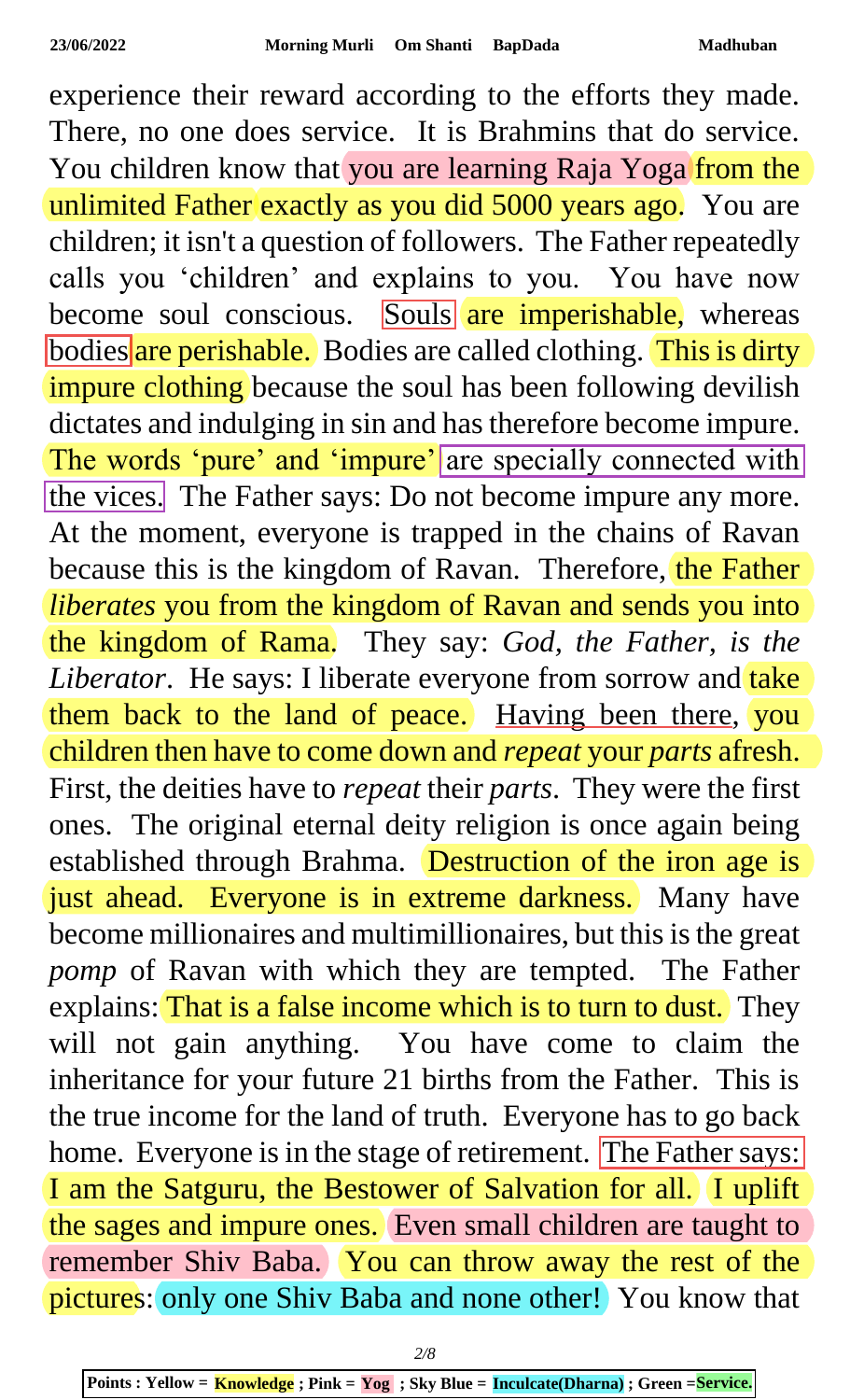you have once again come to claim the inheritance of unlimited happiness from the Father. You have been claiming limited inheritances from limited fathers for birth after birth and you have been becoming impure by following the devilish dictates of Ravan. People do not understand these things. They burn an effigy of Ravan, and so he should be destroyed after he has been burnt. When they burn human bodies, all traces of their names and forms are wiped out, but the name and form of Ravan do not disappear; they burn his effigy again and again. The Father says: These five vices are Ravan. They are your enemies for 63 births. An enemy of Bharat means your enemy. You fell into the *jail* of Ravan when you started following the path of sin. For precisely half a cycle, it is the kingdom of Ravan. Ravan is not burnt away, nor does he die. Now, you know that you have experienced a lot of sorrow in the kingdom of Ravan. This is a play about sorrow and happiness. It is sung: If you are defeated by Maya, you are defeated by everything, and if you conquer Maya you are able to conquer everything. We are once again conquering Maya and claiming the kingdom of Rama. The kingdom of Rama and Sita is in the silver age; the golden age is the kingdom of Lakshmi and Narayan. There, it is only the original eternal deity religion. That is called the Godly kingdom established by the Father. You cannot call the Father omnipresent because it is a *brotherhood*. There is only the one Father and you are all brothers. The Father sits here and teaches souls. The Father's order is: Remember Me! I have come to give the fruit of devotion. To whom? To those who have performed devotion from the beginning to the end. At first, you only perform devotion to one Shiv Baba. How great the Temple to Somnath is (Lord of Nectar)! You should think about how wealthy you were and how you have now become poor, worth shells. You now have the awareness of 84 births. In your consciousness, You now know what you have become from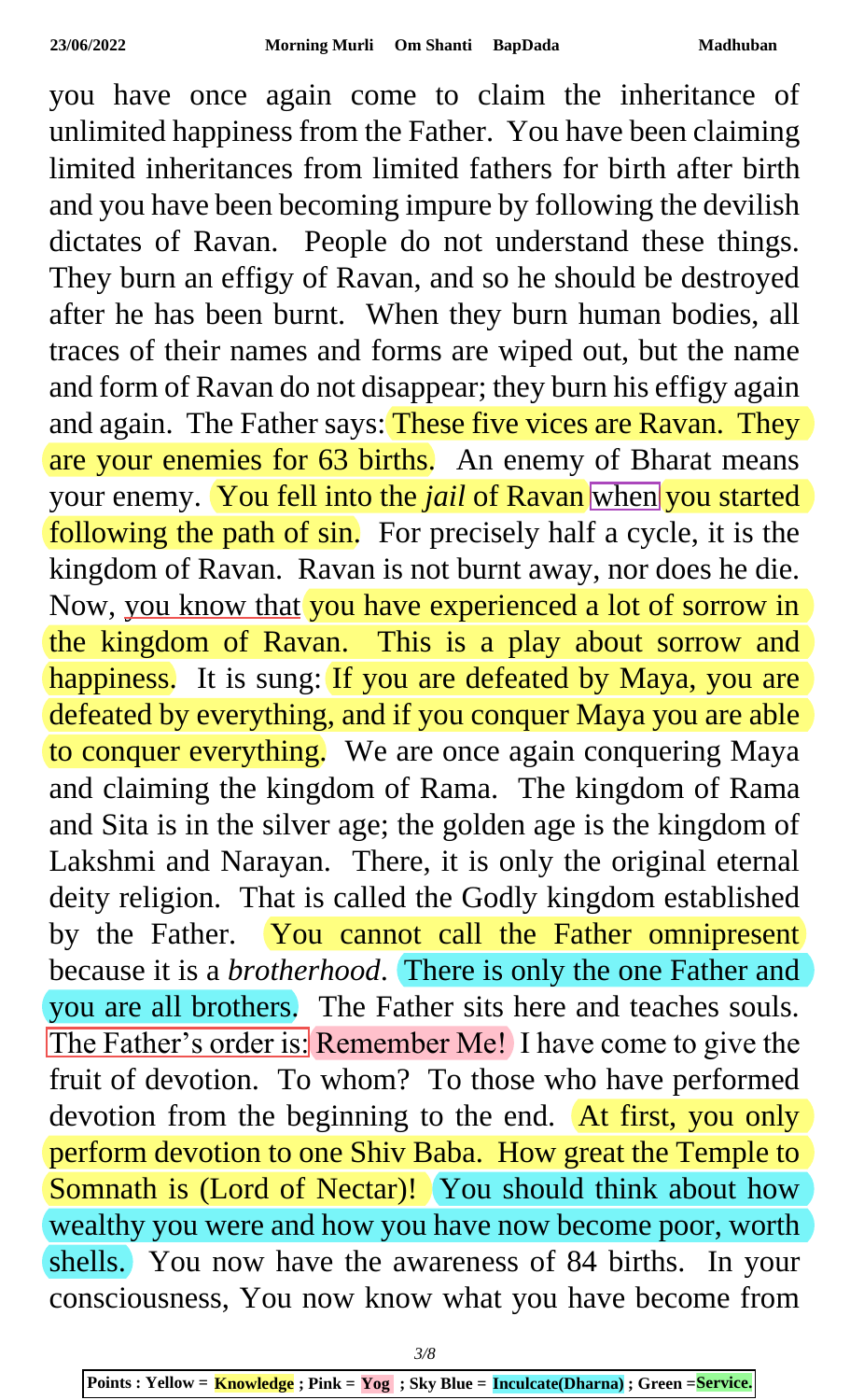what you were. The words 'Embodiment of awareness' refer to this time. This does not mean that God came and spoke the Gita in Sanskrit. If it were in Sanskrit, you children would not understand anything. The main language is Hindi. Everything is explained to you in the language that is Brahma's language. Every cycle He explains in the same language. You know that you are sitting in front of BapDada. This family is just of Mama, Baba and the brothers and sisters, that's all. There are no other relationships. The relationship of brother and sister is only when you belong to Prajapita Brahma. In terms of souls, all are brothers. You are receiving the inheritance from the Father. You souls know that his Father has come. You were the masters of Brahmand; the Father is also the Master of Brahmand. Just as souls are incorporeal, in the same way, the Supreme Soul is also incorporeal. His name is the Supreme Father, the Supreme Soul, that is, the Soul that lives in the region far beyond. "Supreme Soul" means God. You receive the inheritance from the Father. There are no sages, saints or mahatmas here; all are children. They are claiming the unlimited inheritance from the Father. No one else can give the inheritance. The Father is the One who establishes the golden age. He constantly only gives happiness. It is not that He gives both happiness and sorrow; that is not the *law*. The Father Himself explains: I inspire you to make effort to become deities for 21 births. Therefore, He is the Bestower of Happiness. He is the Bestower of Happiness and the Remover of Sorrow. You now know who causes you sorrow. It is Ravan. This is called the vicious world. Males and females are both vicious. In the golden age, both were viceless. It was the kingdom of Lakshmi and Narayan. The kingdom is ruled lawfully. The elements work under your *orders*. There, there are no calamities. You children have had visions of establishment. Destruction definitely has to take place. On the day of Holi,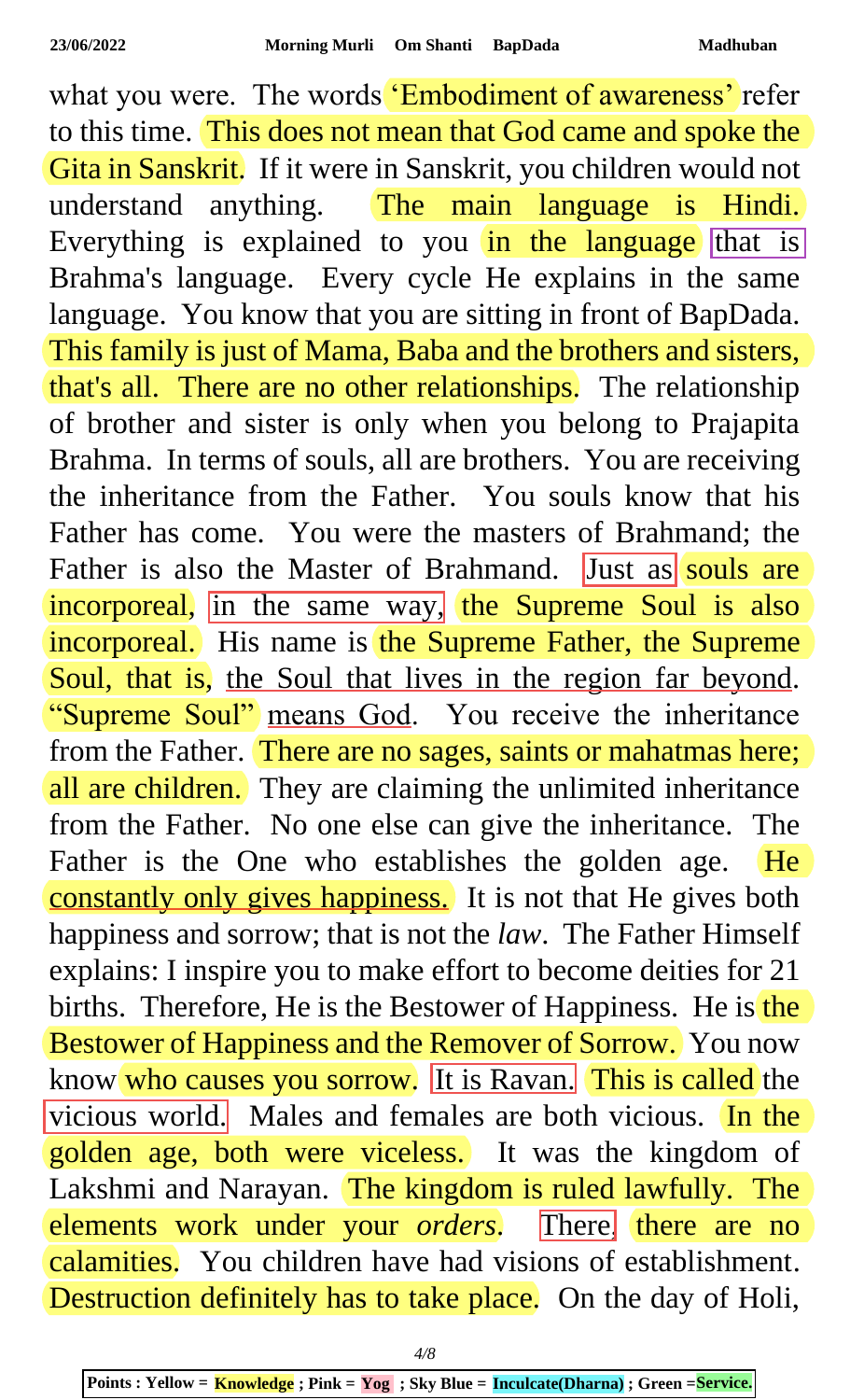they make idols and fancy images and ask each other: What will emerge out of this one's stomach? Then they reply: Missiles! You know what is *right*. Their *science* is so powerful. It is the work of intellects. There is so much arrogance of *science*. They make *aeroplanes* and so many other things etc. for happiness, but they will be led to destruction through them. In the end, they will destroy their own clan. You are incognito. You do not have a war with anyone. You do not cause sorrow for anyone. The Father says: You must not cause sorrow for **anyone** through your minds, words or deeds. Does the Father ever cause sorrow for anyone? He makes you into the masters of the land of happiness, and so you must give happiness to everyone. Baba has explained: If anyone says anything to you, just remain peaceful and cheerful. Stay in yoga and keep smiling, and through your power of yoga they will become quiet as well. The behaviour of the *teachers* in particular should be very good; you shouldn't have dislike for anyone. The Father says: I do not have dislike for anyone. I know that you all are impure but the *drama* is made like that. I know what such and such a person's activity is like and that his food and drink are impure. He just eats whatever is put in front of him. Everyone loves *life*. I also love *life*. You know that by having this life you have to claim your inheritance from Baba. By staying in yoga, your lifespan will increase and there will be fewer sinful actions and the lifespan of your future 21 births will then increase. The efforts through which a reward is received are made now. Through the power of yoga we become *healthy* and through knowledge we become *wealthy*. When there is *health* and *wealth*, there is happiness. If you have *wealth* but no *health*, there cannot be happiness. There are many kings who are very wealthy but are crippled and ill. It can be understood that they must have performed some sinful acts and that that is the fruit of it. The Father tells you many things,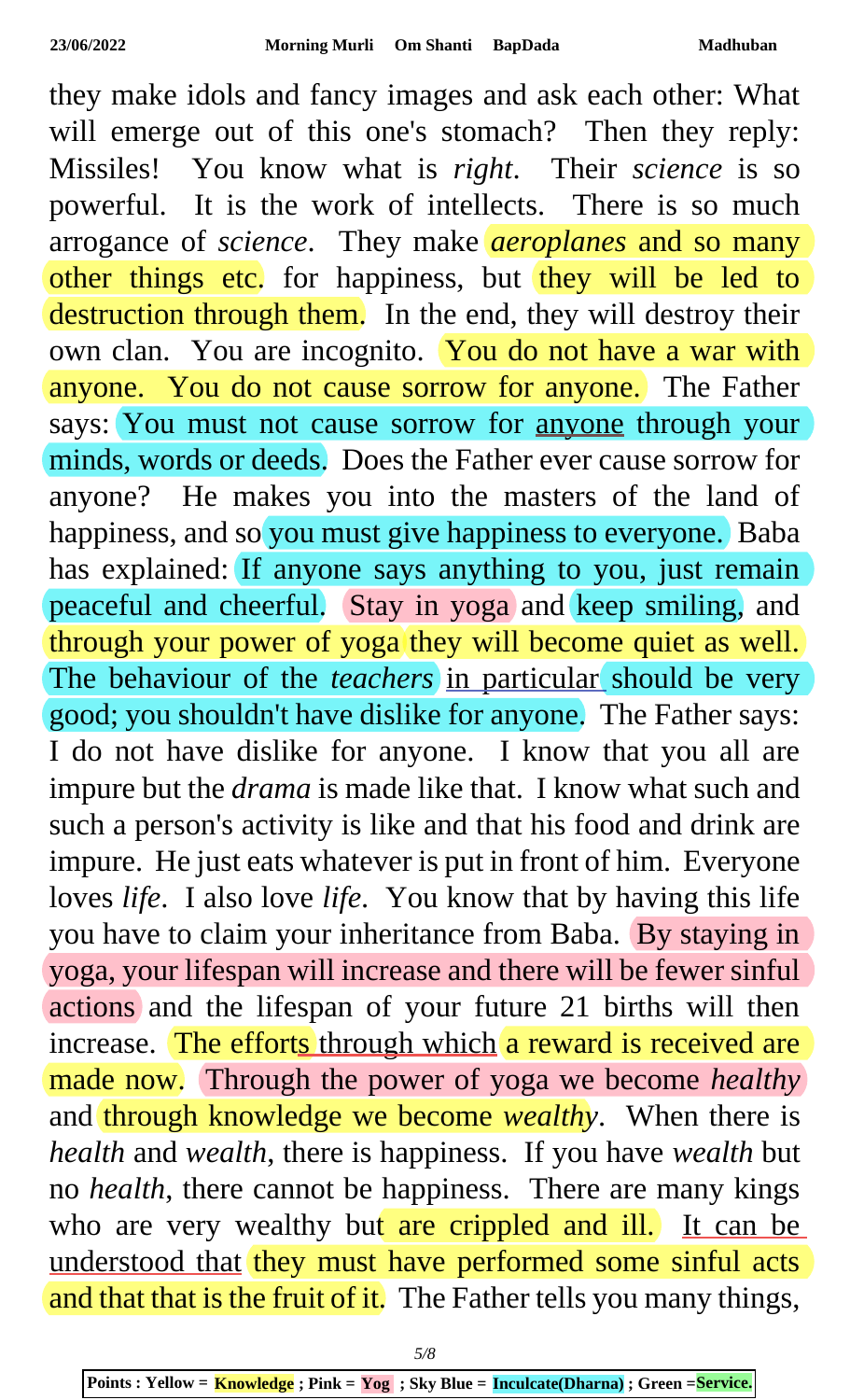but it should not be that what you hear here is left behind as soon as you go outside. You have to imbibe knowledge. Even if you cannot remember anything else, remember Shiv Baba. Praise Him internally in a very incognito way: Baba, it never even entered my mind or my consciousness that You would come and teach us. It is not mentioned in any scriptures that the incorporeal Supreme Father, the Supreme Soul, comes to teach us. Baba, now we know. Instead of the Father's name, they have inserted the name of Krishna and made the Gita false. It cannot be the divine activities of Krishna. The Gita is the scripture of the confluence age, but they have made it belong to the copper age. The Father says: Children, renounce everything else and pay attention to your studies. If you do not stay in remembrance and do not stay busy in your studies, then it is a *waste* of *time*. Your *time* is *most valuable*, and so you should not *waste* it. You have to earn your livelihood, but you should not waste *time* in wasteful thoughts. Every *second* of yours is as *valuable* as a diamond. The Father says: Manmanabhav! *Time* spent in that brings benefit, whereas anything else is a *waste* of *time*. Keep a *chart* and see how much time you *waste*. There is only one word: Manmanabhav. For half a cycle you have a life of liberation and for half a cycle you have a life of bondage. You went into the satopradhan stage, then sato, and rajo and then tamo. We are becoming liberated in life. The One who is making us this is the Father. Everyone receives liberation in life. They will experience happiness first and then sorrow according to their own religion. New souls that come down first experience happiness. Some are praised very much and they have strength because they are new *souls*. Music of happiness should be playing inside you. We are sitting in front of BapDada. The new creation is being created. Your praise of this time is <u>even greater than the praise of the golden age</u>. Jagadamba and the goddesses existed at the confluence age.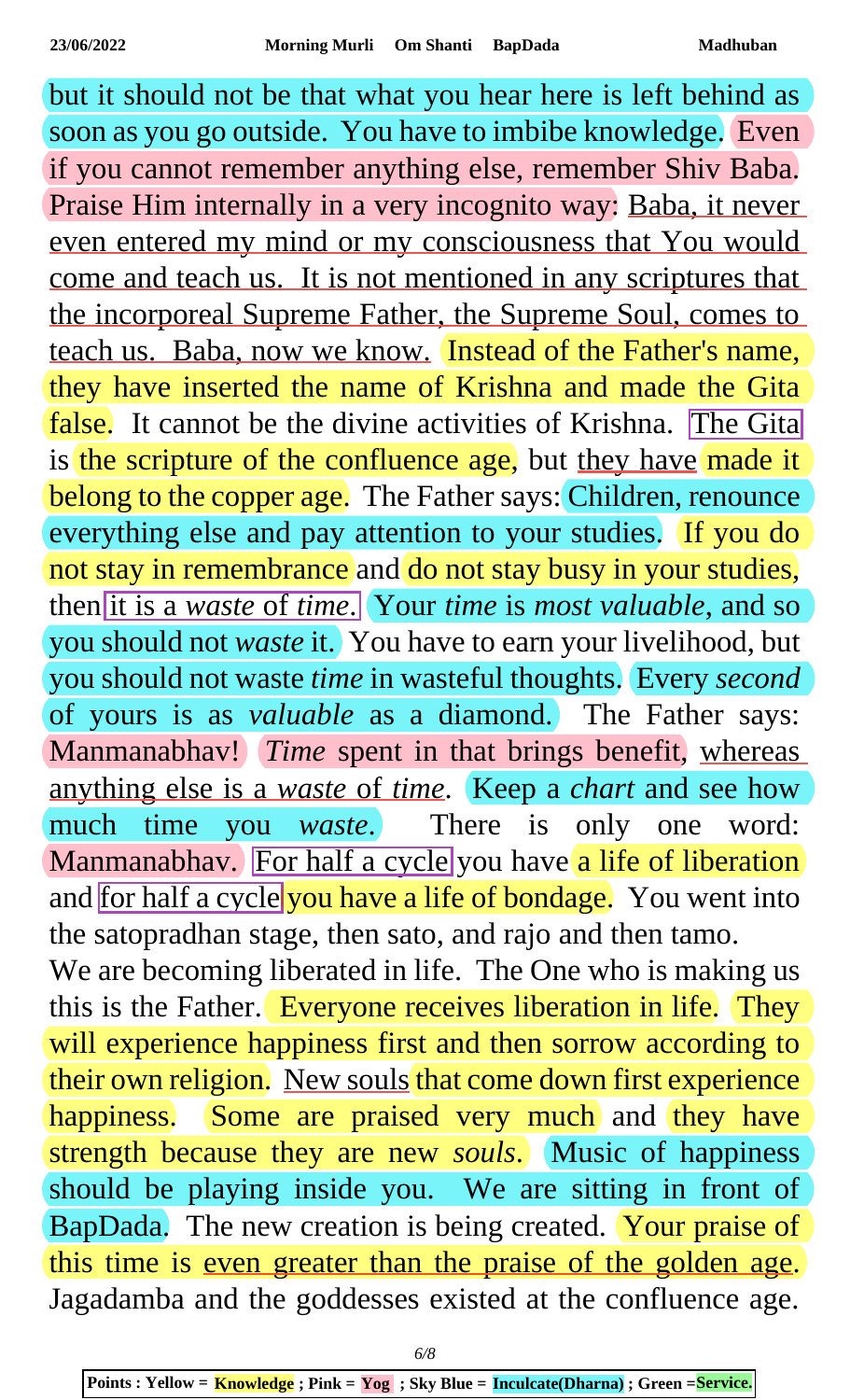The Brahmins also existed then. You know that you are Brahmins at the moment and that you will then become deities, worthy of being worshipped. Temples will be built in memory of you. You become living deities; they are nonliving images. Ask them: How did this one become a deity? If someone comes to speak to you, explain: We were Brahmins and then we became deities. You are in living form. You explain: This *knowledge* is *first-class*. You are bringing about establishment. Children say: We will not settle for anything less than the status of Lakshmi and Narayan; we will claim a full inheritance. This *school* is such that everyone says: We have come to study ancient Raja Yoga. You become deities by having yoga. You have now become Brahmins from shudras and you will then become deities from Brahmins. The main aspect is to have remembrance. It is only in your having remembrance that Maya creates obstacles. Although you try very hard, your intellects still wander here and there. All the effort is in this. Achcha.

To the sweetest, beloved, long-lost and now-found children, love, remembrance and *good morning* from the Mother, the Father, BapDada. The spiritual Father says namaste to the spiritual children.

## **Essence for dharna:**

- 1. Become a bestower of happiness like the Father. Do not cause sorrow for anyone through your thoughts, words or deeds. Let your consciousness be filled with peace and always stay cheerful.
- 2. Do not *waste* your *time* in wasteful thoughts. Praise the Father internally.